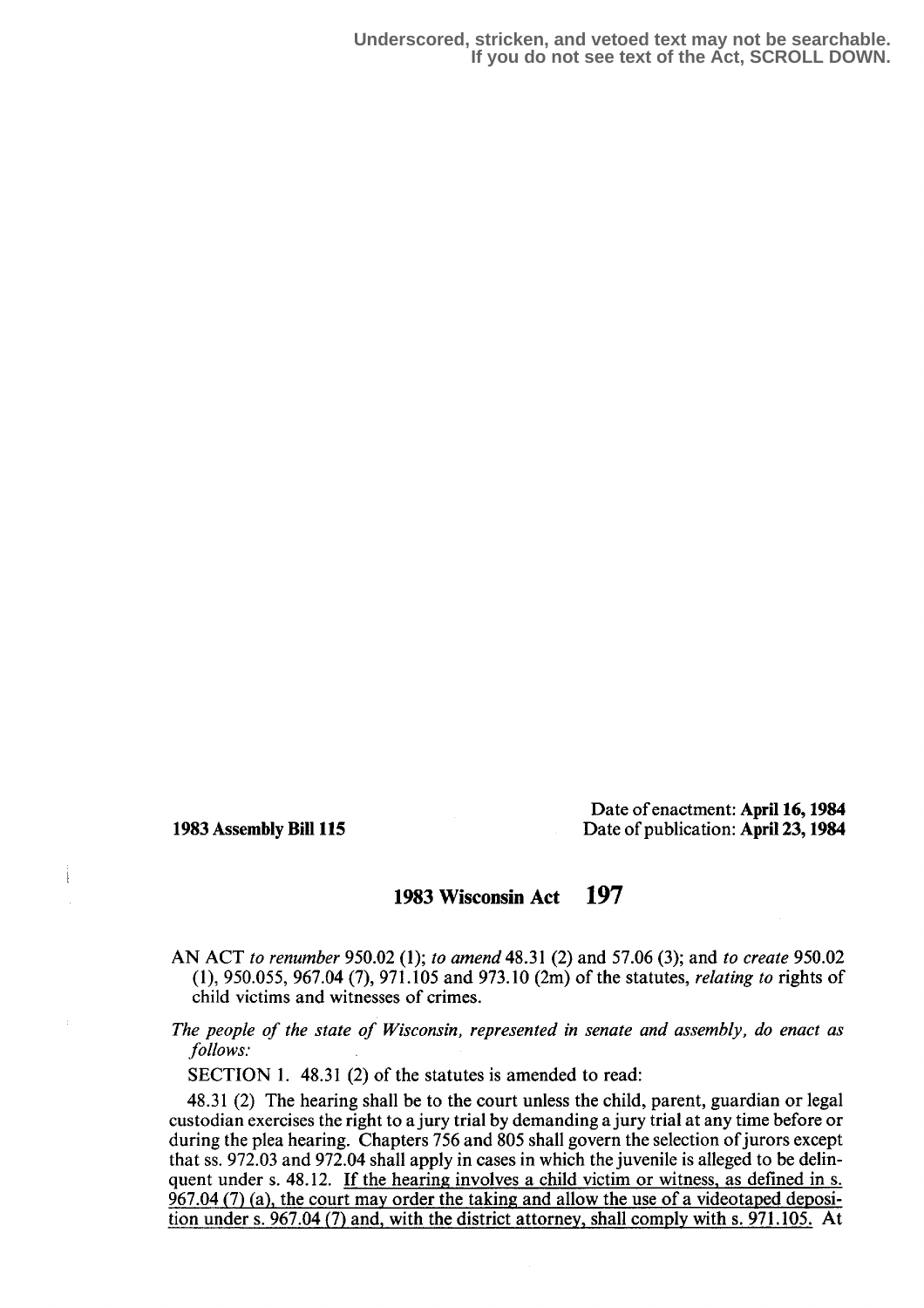F.

) s

- 1261 - 83 WrsAct 197

the conclusion of the hearing, the court or jury shall make a determination of the facts. If the court finds that the child is not within the jurisdiction of the court or the court or jury finds that the facts alleged in the petition or citation have not been proved, the court shall dismiss the petition or citation with prejudice.

SECTION 2. 57.06 (3) of the statutes is amended to read:

57.06 (3) Every paroled prisoner remains in the legal custody of the department unless otherwise provided by the department. If the department alleges that any condition or rule of parole has been violated by the prisoner, the department may take physical custody of the prisoner for the investigation of the alleged violation. If the department is satisfied that any condition or rule of parole has been violated it shall afford the prisoner such administrative hearings as are required by law. The final administrative hearing shall be held before a hearing examiners examiner who are is licensed to practice law in this state. The hearing examiners examiner shall enter an order revoking or not revoking parole which order shall be, upon request by either party, reviewed by the secretary. The hearing examiner may order the taking and allow the use of a videotaped deposition under s.  $967.04(7)$ . If the examiner or the secretary upon review finds that the prisoner has violated the rules or conditions of parole, the examiner, or the secretary upon review, may order the prisoner returned to prison to continue serving his or her sentence, or to continue on parole, and in either case, may order that the prisoner forfeit good time as provided in s. 53.11 (2a) . If the prisoner claims or appears to be indigent, the department shall refer the prisoner to the authority for indigency determinations specified under s. 977.07 (1).

SECTION 3. 950.02 (1) of the statutes is renumbered 950.02 (1m).

SECTION 4. 950.02 (1) of the statutes is created to read:

950.02 (1) "Child" means a person who is less than 18 years of age.

SECTION 5. 950.055 of the statutes is created to read:

950.055 Child victims and witnesses; rights and services. (1) LEGISLATIVE INTENT. The legislature finds that it is necessary to provide child victims and witnesses with additional consideration and different treatment than that usually afforded to adults. The legislature intends, in this section, to provide these children with additional rights and protections during their involvement with the criminal justice system. The legislature urges the news media to use restraint in revealing the identity of child victims or witnesses, especially in sensitive cases.

(2) ADDITIONAL SERVICES. In addition to all rights afforded to victims and witnesses under s. 950.04 and services provided under s. 950.05, counties are encouraged to provide the following additional services on behalf of children who are involved in criminal proceedings as victims or witnesses:

(a) Explanations, in language understood by the child, of all legal proceedings in which the child will be involved.

(b) Advice to the judge, when appropriate and as a friend of the court, regarding the child's ability to understand proceedings and questions. The services may include providing assistance in determinations concerning the taking of videotaped depositions under s. 967.04 (7) and the duty to expedite proceedings under s. 971.105.

(c) Advice to the district attorney concerning the ability of a child witness to cooperate with the prosecution and the potential effects of the proceedings on the child.

(d) Information about and referrals to appropriate social services programs to assist the child and the child's family in coping with the emotional impact of the crime and the subsequent proceedings in which the child is involved.

(3) PROGRAM RESPONSIBILITY. In each county, the county board is responsible for the enforcement of rights and the provision of services under this section. A county may seek reimbursement for services provided under this section as part of its program plan